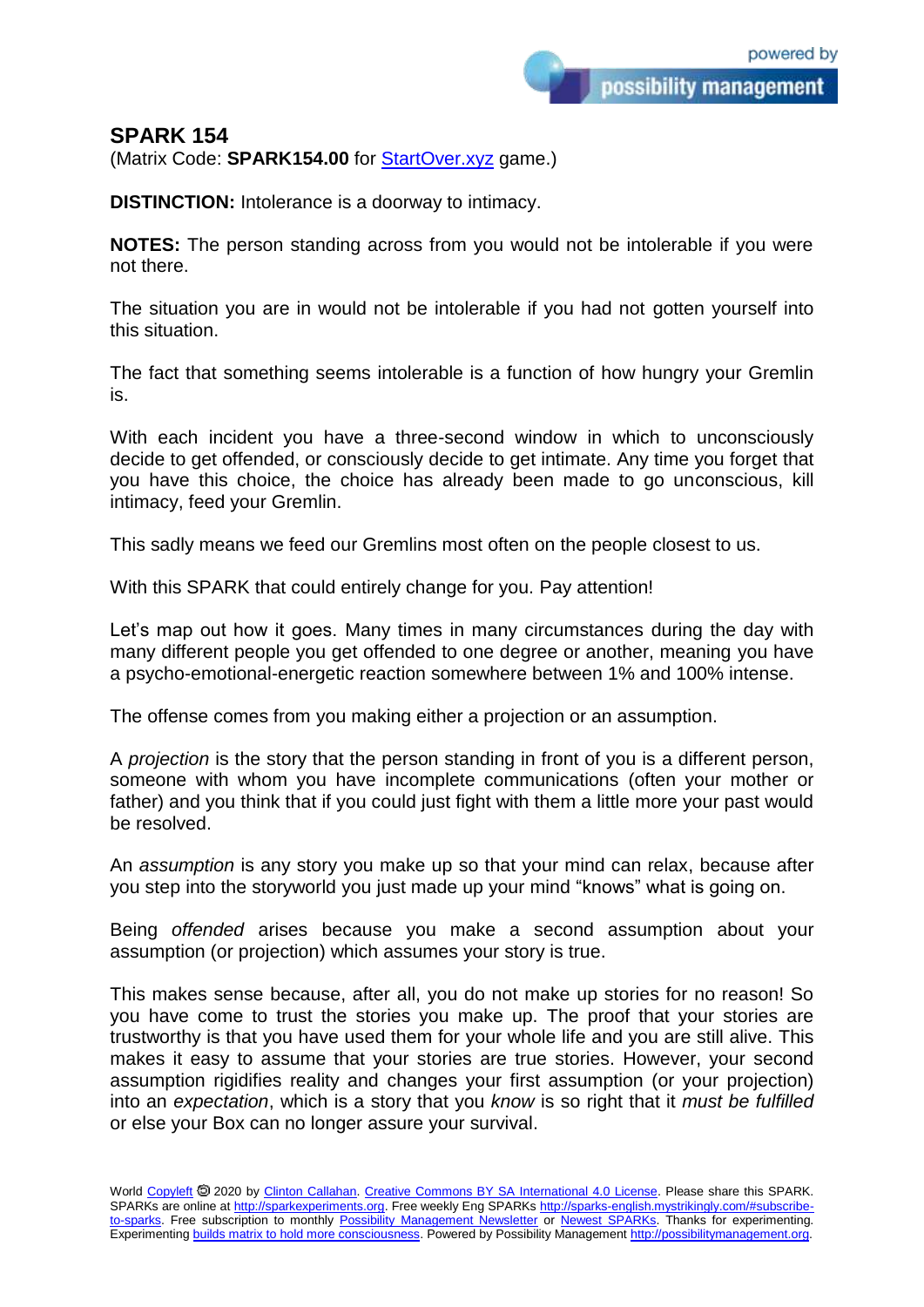But if your *expectation* is not fulfilled, if your behavior towards the projected person does *not* resolve anything, you feel painfully *betrayed*, and the *betrayal* is associated with the other person, crystallizing into *resentment*, becoming part of your Box's reality-making structure. You know who they are. They are the ones who betrayed you.

Crystallization makes resentments *very* difficult to disassemble. Thus a resentment may stick with you forever. It only takes one resentment to destroy intimacy, because when you have contact with the person you resent, their touch only stimulates your resentment towards them, taking you out of the present and into your betrayal story. Then there is no possibility for relationship, only for Gremlin feeding. Relationship is over.

People who have not upgraded their thoughtware with these distinctions usually end up collecting so many resentments in their relationship that they must either deaden themselves by finding ways to stay numb or confused, or they must leave the relationship and start making resentments with their next partner…

What else can you do? You can experiment!

## **EXPERIMENTS:**

**SPARK154.01** Let's go back and start over, but this time let's take a different path, a magician's path, the path of consciously creating no stories. In the three seconds after an incident happens navigate away from your standard story-making machinery. Do this by preferring the unknown. Tell your Gremlin to "Sit!" Maintain stupefaction. Nurture yourself with the experience of being amazed with no story attached. Commit to a small *now*. Stay in the undefined. This is not about being stupid or naïve, but rather being alert and attentive. You maintain your freedom of movement because nothing is forcing you to find evidence for defending any particular position.

As mentioned in SPARK 14 and SPARK 147, *stories exist in time*. By behaving according to the story's details you stay inside of a storyworld. But then you are no longer in the present and you no longer have choice about what you are creating. The story determines the victimized, reprimanding, or "helping" roles you must play.

The key to creating new results in those first three seconds after an incident is entering a state which Lee Lozowick calls "draw no conclusions mind." Make no assumptions. Choose to not know. If you wait through the three seconds and refrain from story making you access an entirely different space and therefore and entirely different set of possibilities. Yay!

From there you can initiate a new kind of conversation. Memorize the following script. You say, "May I ask you a question?"

If they say "No" you turn and walk away.

If they say "Yes" you say, "In order to get to know you better could you please explain how it could come to pass that a man like you… a woman like you… a Possibility Manager like you… could choose to arrange that things turn out this way?"